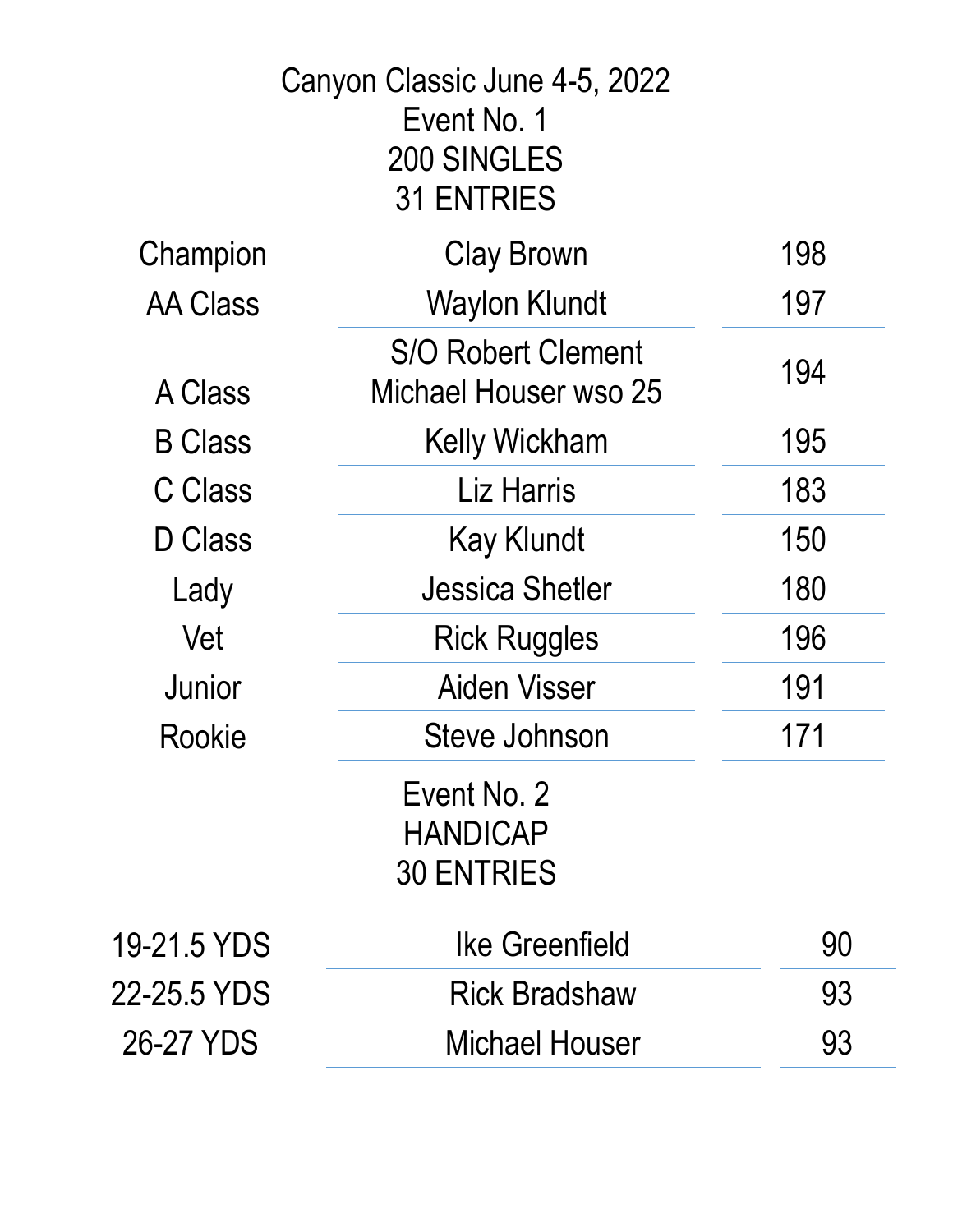|                 | Event No. 3<br>David Claiborne Championship Doubles<br><b>33 Entries</b> |    |
|-----------------|--------------------------------------------------------------------------|----|
|                 | <b>S/O Gwen Houser</b>                                                   |    |
| Champion        | Kyle Perry WSO 18                                                        | 96 |
|                 | <b>Russell Pierce ff</b>                                                 |    |
| <b>AA Class</b> | <b>Russell Pierce</b>                                                    | 96 |
| A Class         | <b>Clay Brown</b>                                                        | 95 |
| <b>B</b> Class  | <b>Gwen Houser</b>                                                       | 96 |
| C Class         | <b>Kelsey Wickham</b>                                                    | 93 |
| D Class         | <b>Scott Lovell</b>                                                      | 86 |
| Lady            | Ronda Mitchell                                                           | 79 |
| Veteran         | <b>Rick Ruggles</b>                                                      | 96 |
| Junior          | Aiden Visser                                                             | 85 |
| <b>Rookie</b>   | <b>Bryce Swager</b>                                                      | 81 |
|                 | Event No. 4<br><b>Canyon Handicap</b><br><b>33 Entries</b>               |    |
| 19-21.5 YDS     | Jessica Shetler                                                          | 89 |
| 22-25.5 YDS     | <b>Rich Adams</b>                                                        | 92 |
| 26-27 YDS       | <b>Waylon Klundt</b>                                                     | 95 |